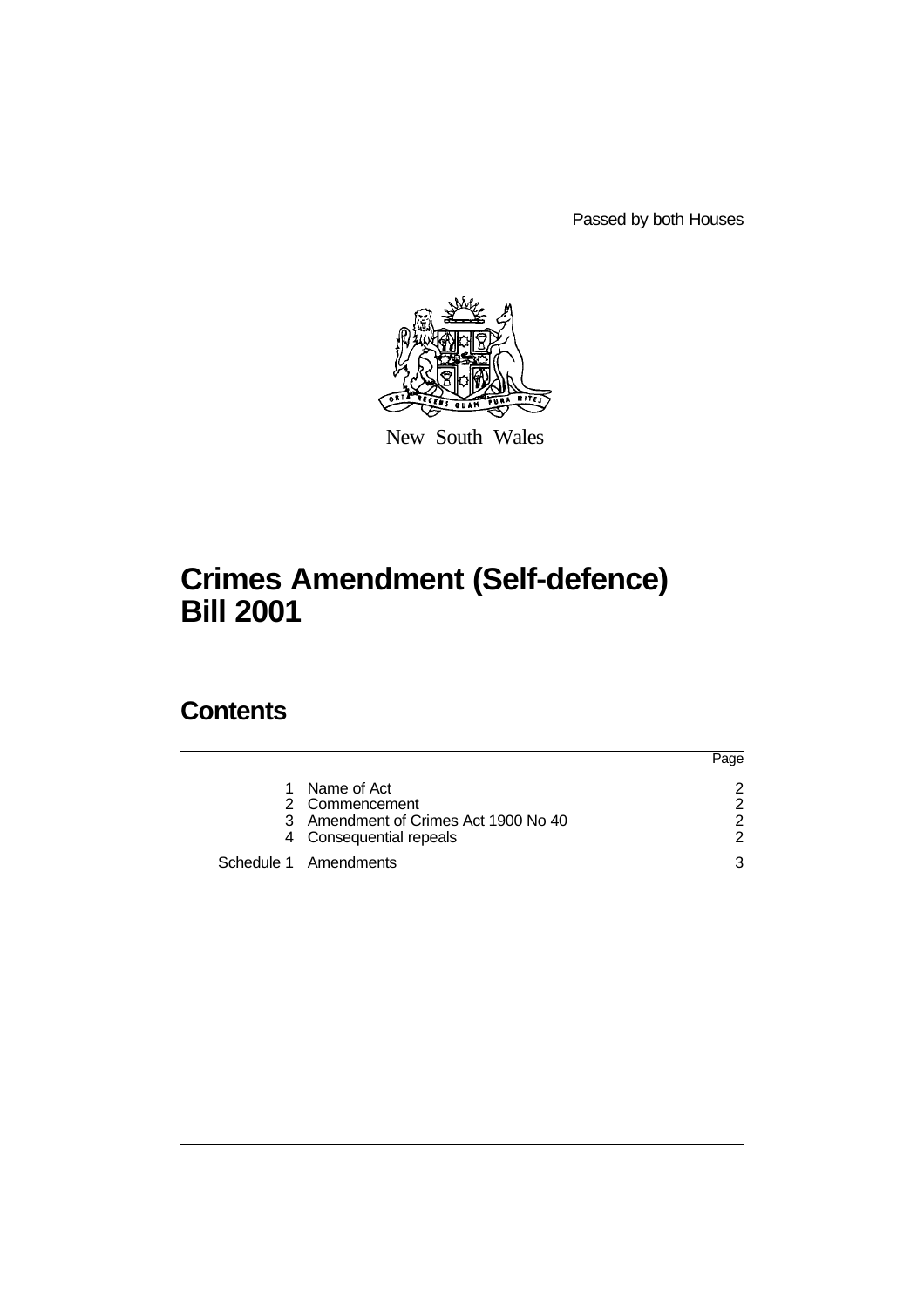*I certify that this PUBLIC BILL, which originated in the LEGISLATIVE ASSEMBLY, has finally passed the LEGISLATIVE COUNCIL and the LEGISLATIVE ASSEMBLY of NEW SOUTH WALES.*

> *Clerk of the Legislative Assembly. Legislative Assembly, Sydney, , 2001*



New South Wales

## **Crimes Amendment (Self-defence) Bill 2001**

Act No , 2001

An Act to amend the *Crimes Act 1900* to codify the law with respect to selfdefence; and to repeal the *Home Invasion (Occupants Protection) Act 1998* and the *Workplace (Occupants Protection) Act 2001*.

*I have examined this Bill, and find it to correspond in all respects with the Bill as finally passed by both Houses.*

*Chairman of Committees of the Legislative Assembly.*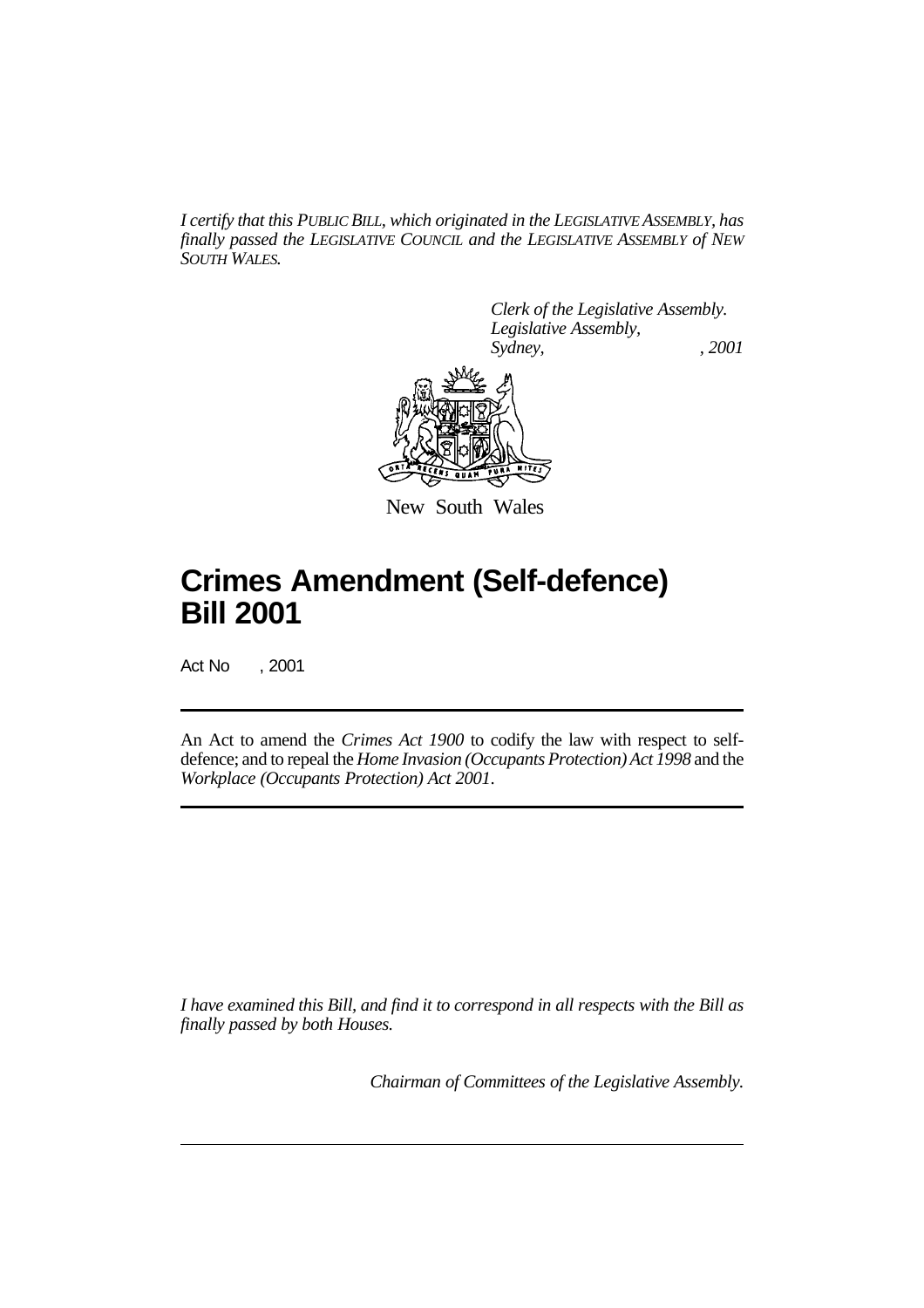## **The Legislature of New South Wales enacts:**

## **1 Name of Act**

This Act is the *Crimes Amendment (Self-defence) Act 2001*.

## **2 Commencement**

This Act commences on a day to be appointed by proclamation.

## **3 Amendment of Crimes Act 1900 No 40**

The *Crimes Act 1900* is amended as set out in Schedule 1.

## **4 Consequential repeals**

(1) The following Acts are repealed:

*Home Invasion (Occupants Protection) Act 1998 No 109 Workplace (Occupants Protection) Act 2001 No 6*

(2) The repeal of those Acts does not reverse the declared public policy of the State that its citizens have a right to enjoy safety from attack within dwelling-houses from intruders, or from suspected offenders while present at a workplace.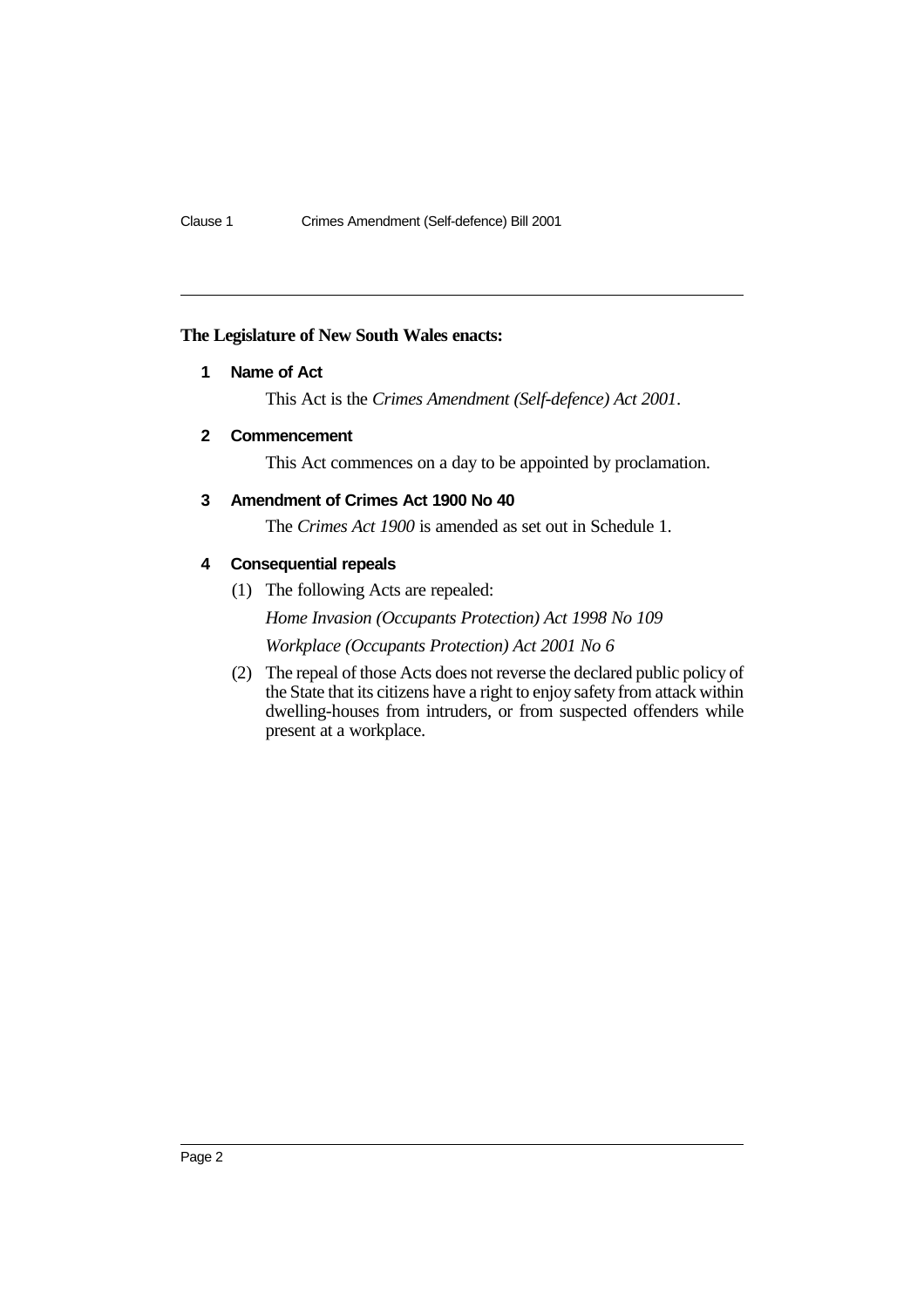Crimes Amendment (Self-defence) Bill 2001

Amendments **Schedule 1** and the set of the set of the set of the set of the set of the set of the set of the set of the set of the set of the set of the set of the set of the set of the set of the set of the set of the set

## **Schedule 1 Amendments**

(Section 3)

## **[1] Section 18 Murder and manslaughter defined**

Omit ", or in his or her own defence" from section 18 (2) (b).

**[2] Part 11, heading**

Omit the heading to Part 11. Insert instead:

## **Part 11 Criminal responsibility—defences**

**Division 1 Preliminary**

## **[3] Part 11, Division 2, heading**

Insert before section 417:

## **Division 2 Lawful authority or excuse**

## **[4] Part 11, Division 3**

Insert after section 417:

## **Division 3 Self-defence**

### **418 Self-defence—when available**

- (1) A person is not criminally responsible for an offence if the person carries out the conduct constituting the offence in self-defence.
- (2) A person carries out conduct in self-defence if and only if the person believes the conduct is necessary:
	- (a) to defend himself or herself or another person, or
	- (b) to prevent or terminate the unlawful deprivation of his or her liberty or the liberty of another person, or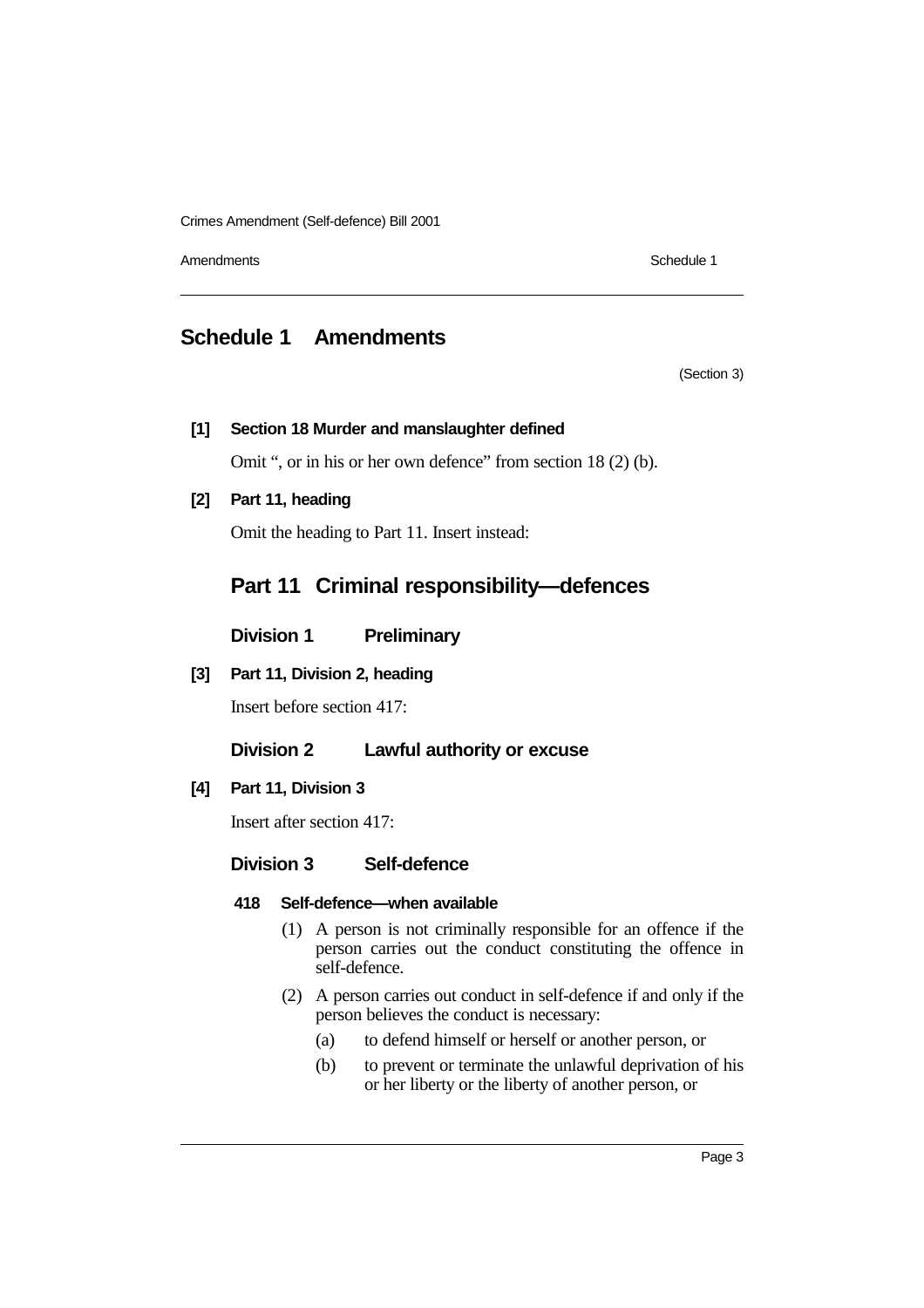#### Crimes Amendment (Self-defence) Bill 2001

| Schedule 1 | Amendments |
|------------|------------|
|------------|------------|

- (c) to protect property from unlawful taking, destruction, damage or interference, or
- (d) to prevent criminal trespass to any land or premises or to remove a person committing any such criminal trespass,

and the conduct is a reasonable response in the circumstances as he or she perceives them.

## **419 Self-defence—onus of proof**

In any criminal proceedings in which the application of this Division is raised, the prosecution has the onus of proving, beyond reasonable doubt, that the person did not carry out the conduct in self-defence.

## **420 Self-defence—not available if death inflicted to protect property or trespass to property**

This Division does not apply if the person uses force that involves the intentional or reckless infliction of death only:

- (a) to protect property, or
- (b) to prevent criminal trespass or to remove a person committing criminal trespass.

### **421 Self-defence—excessive force that inflicts death**

- (1) This section applies if:
	- (a) the person uses force that involves the intentional or reckless infliction of death, and
	- (b) the conduct is not a reasonable response in the circumstances as he or she perceives them,

but the person believes the conduct is necessary:

- (c) to defend himself or herself or another person, or
- (d) to prevent or terminate the unlawful deprivation of his or her liberty or the liberty of another person.
- (2) The person is not criminally responsible for murder but, on a trial for murder, the person is to be found guilty of manslaughter if the person is otherwise criminally responsible for manslaughter.